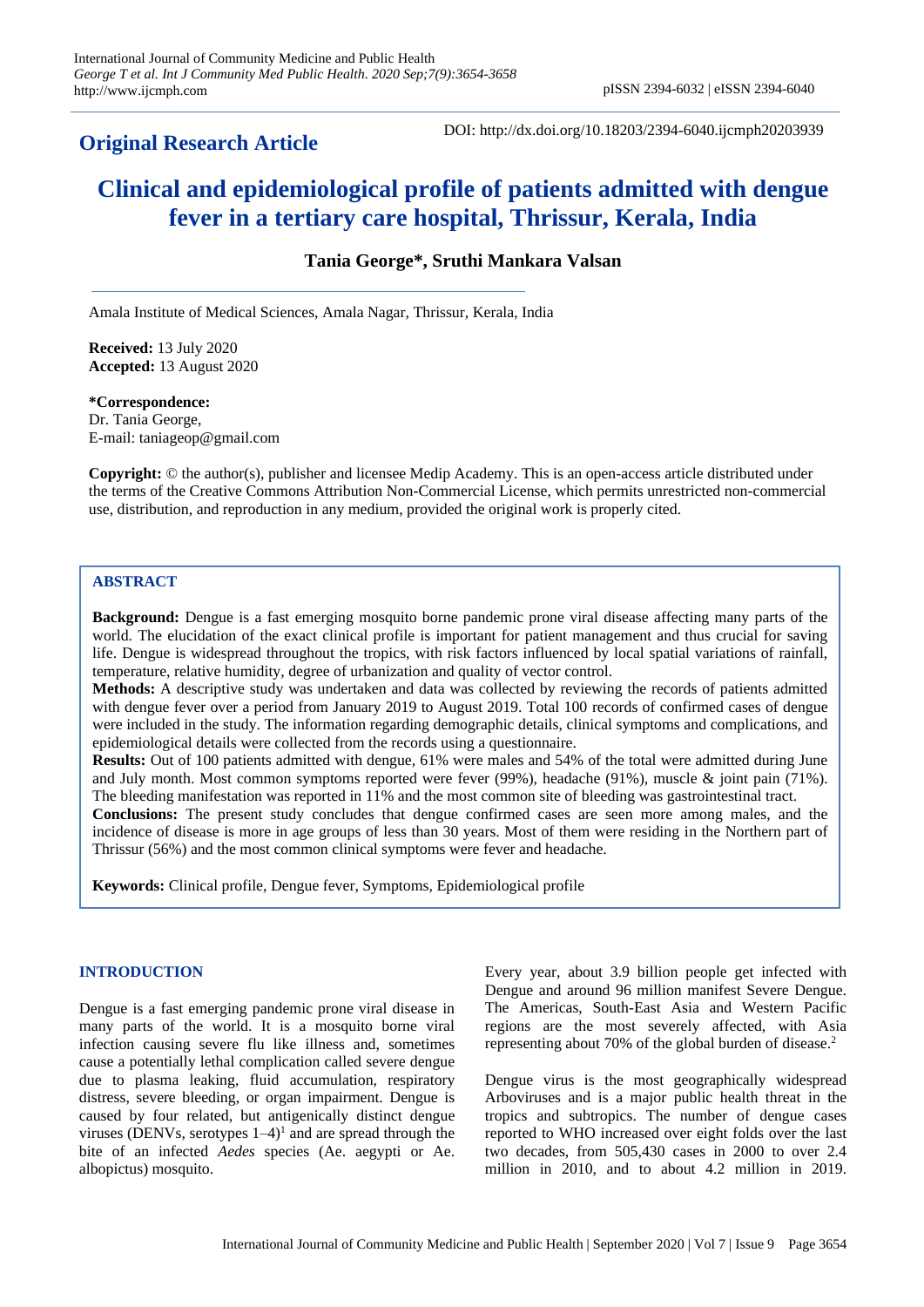Reported deaths between the year 2000 and 2015 increased from 960 to 4032. 2

There is no specific treatment for dengue/severe dengue. Early detection of disease progression associated with severe dengue, and access to proper medical care lowers fatality rates of severe dengue to below 1%. <sup>2</sup> The very first report of the existence of dengue fevers in India was way back in 1946. In 1963-1964, an initial epidemic of Dengue fever was reported on the Eastern Coast of India.<sup>3</sup> It spread northwards to Delhi in 1967<sup>4</sup> and simultaneously southwards<sup>5</sup> and gradually spread to the whole country. In India, dengue is endemic in almost all states and is a leading cause of hospitalization. <sup>6</sup> The disease, which typically had an urban distribution a few decades earlier, is now reported from peri urban as well as rural areas. <sup>7</sup> The incidence of dengue in Kerala is 49.278 per million population. <sup>8</sup> Total dengue cases reported from Kerala in 2019 was 4090 with 32 deaths.

The World Health Organization classifies dengue into two major categories: Dengue (with or without warning signs) and severe dengue. Dengue should be suspected when a high fever (40°C/104°F) is accompanied by two of the following symptoms: severe headache, pain behind the eyes, muscle and joint pains, nausea, vomiting, swollen glands or rashes. A patient enters the critical phase normally about 3-7 days after the onset of the illness. During this period, when the fever is dropping (below 38°C/100°F), warning signs that can manifest include severe abdominal pain, persistent vomiting, rapid breathing, bleeding gums, fatigue, restlessness or blood in vomitus. The primary pathophysiologic abnormality seen in Dengue Haemorrhagic Fever(DHF) and Dengue Shock Syndrome(DSS) is an acute increase in vascular permeability that leads to leakage of plasma into the extravascular compartment, resulting in hemoconcentration and decreased blood pressure. 9 It is a potentially deadly complication due to plasma leakage, fluid accumulation, respiratory distress, severe bleeding, or organ impairment. The next 24 to 48 hours of the critical stage can be lethal; proper medical care is needed to avoid complications and risk of death. The elucidation of the exact clinical profile is important for patient management and thus crucial for saving life.

Dengue is widespread throughout the tropics, with risk factors influenced by local spatial variations of rainfall, temperature, relative humidity, degree of urbanization and quality of vector control services in urban areas. Hence, the present study would be an attempt to describe the epidemiological and clinical profile of patients admitted with dengue fever in a tertiary care hospital.

#### **METHODS**

A cross-sectional study was conducted among the IgM and IgG confirmed cases of dengue admitted in the department of medicine and department of pediatrics of our medical college from June 2019 to August 2019. The

sample size was calculated using the formula  $4PQ/d^2$ where P is the proportion of dengue fever cases showing abdominal pain as a symptom. The value of P is taken to be 62.4% which was obtained from a previous study done at Kollam, Kerala. <sup>10</sup> The calculated minimum sample size was 60. The data was collected by reviewing the records of patients and the information regarding demographic details, clinical symptoms and complications, and epidemiological details like month of admission, place of residence which was collected from these records using a questionnaire. The incomplete case sheet records were excluded from the study. The institutional ethical clearance was obtained prior to the study. The obtained data was coded and entered in Microsoft Excel. Appropriate statistical methods, such as mean, percentage, proportion were used for analysis.

#### **RESULTS**

In total, 100 completely filled records were obtained for the study. The mean age of the study population is 34.77±19.37 years with a minimum age of 1 year and maximum of 82 years. In this study population, 25% is less than 21 years and 24% is between 21 and 30 years. 12%, 16% and 15% of the population falls in the age groups 31-40, 41-50 and 51-60 years respectively. Only 8% of the population is above 60 years. The age distribution of the study population is given in (Figure 1).





Out of the 100 patients considered for the study, 61% were males and 39% were females. Majority of the population were students (26%), followed by homemakers (19%), skilled workers (15%), farmers and businessmen (12%). The least number of cases were seen among professionals (7%). Considering the socioeconomic status of the patients, 84% belong to the middle class category and 16% belong to the lower middle class category.

All the patients considered for the study were admitted during the months of June, July and August. 45% were admitted in June, 40% in July and only 15% in August. Since our Institution is located at Thrissur district, Kerala, India, the majority of the cases (57%) were reported from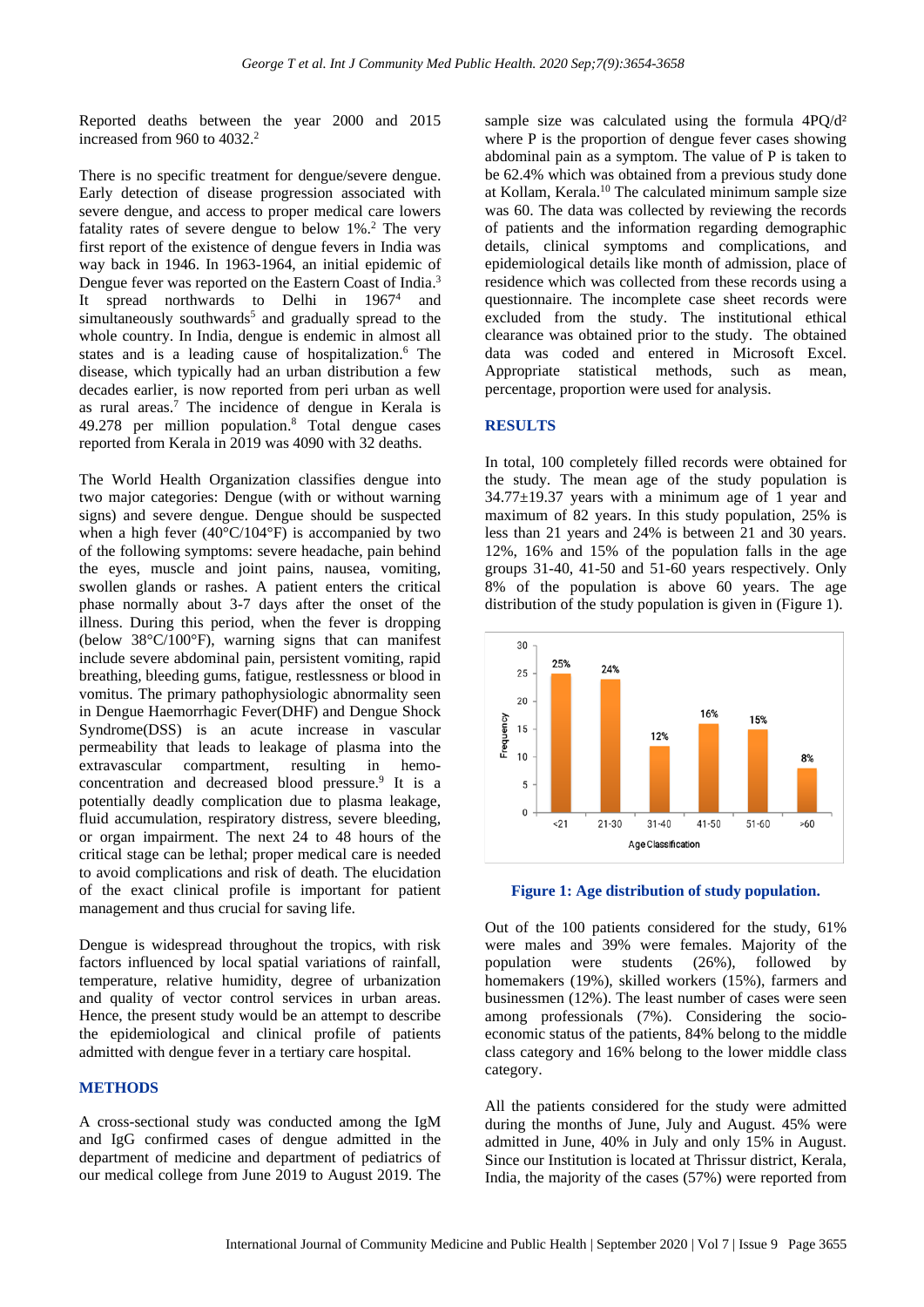the same place. 29% of the patients were from Palakkad district and 11% from Malappuram district. The remaining 3% were from districts Alleppey, Kannur and Kottayam combined. Out of the 57% of cases from Thrissur, 56% were from North of Thrissur and 44% were from South of Thrissur. The epidemiological profile of patients admitted with Dengue is given in (Table 1).

| <b>Profile</b>                                           |                       | <b>Percentage</b> |
|----------------------------------------------------------|-----------------------|-------------------|
| Gender                                                   | Male                  | 61                |
|                                                          | Female                | 39                |
| <b>Religion</b>                                          | Hindu                 | 43                |
|                                                          | Christian             | 24                |
|                                                          | Muslim                | 33                |
| <b>Socioeconomic</b><br>status                           | Middle class          | 84                |
|                                                          | Lower middle<br>class | 16                |
| Month of<br>admission                                    | June                  | 45                |
|                                                          | July                  | 40                |
|                                                          | August                | 15                |
| <b>Place of residence</b><br>(among Thrissur<br>natives) | <b>Thrissur North</b> | 56                |
|                                                          | <b>Thrissur South</b> | 44                |

#### **Table 1: Epidemiological profile of dengue.**

The most common symptoms presented by the patients were fever (99%) and headache (91%). 71% of them had body aches and 43% had vomiting. 26% of them presented with skin rashes and 20% had sore throats. Few of them had abdominal pain (11%) and diarrhoea (8%). Clinical profile of patients admitted with Dengue fever is given in (Figure 2). Few of the patients presented complications associated with dengue fever. 22% of them had hepatomegaly, 4% had pleural effusion, 11% showed bleeding manifestation and 1% had ascites. Complications associated with Dengue fever are given in (Figure 3). Among the bleeding patients, the most common site of bleeding was Gastrointestinal tract (64%), followed by gums (18%) and Respiratory tract(18%). The distribution of the site of bleeding is given in (Figure 4).



**Figure 2: Clinical profile of dengue fever.**



#### **Figure 3: Complications of dengue.**



**Figure 4: Site of bleeding.**

#### **DISCUSSION**

This study describes the clinical and epidemiological profile of patients admitted with dengue fever in a tertiary care hospital, Thrissur, Kerala, India. In my study, the majority of the population was under 21 years and in the age group 21-30 years, who majorly belong to the Student category. The mean age of my study population is 34.77±19.37 years, which is different from a study conducted at Kollam, Kerala, where the mean age was 42.6 years, <sup>10</sup> and another study conducted at Delhi, where mean age was 26.3 years. <sup>11</sup> Since students are exposed to crowded classrooms, public parks, theatres, and other common public spaces, they probably have a higher risk of infection than other professionals and workers. Homemakers are the next most affected group. It could be because vectors that transmits dengue fever usually breeds in indoor settings, artificial water holding containers, plastic tanks, water storage jars, flower vases, glasses and plastic bottles.

According to my study, the majority of the patients were males (61%). In another study conducted at Delhi also, the majority of the patients were males $(75.5\%)$ .<sup>11</sup> But in the study conducted at Kollam, the disease incidence was equally distributed among both sexes. <sup>10</sup> The high number of male patients could be because males often work outside the house and travel more compared to females, thus increasing the risk of mosquito bites and hence, the disease.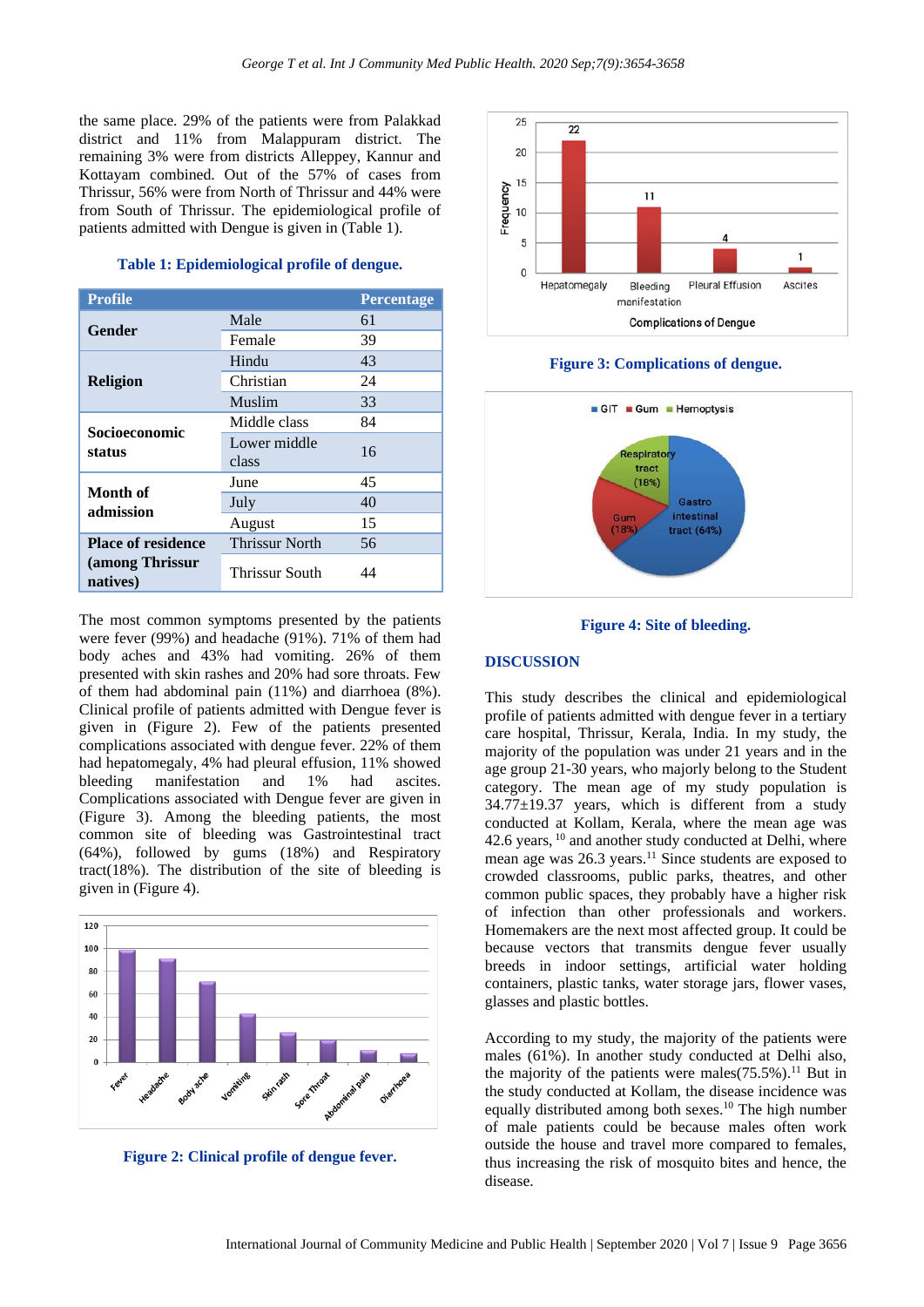In my study, the majority of the cases were from Thrissur(57%) district of Kerala, India, out of which 56% were from North Thrissur and 44% from South Thrissur. The high numbers from Thrissur could be due to the location of the study setting in Thrissur. Thrissur is followed by Palakkad(29%) and Malappuram(11%) in the number of cases. This probably could be due to proximity of these districts to the study setting. Thrissur is bordered by Palakkad and Malappuram districts.

In my study, the majority of patients come from the middle class(84%) socioeconomic category. They probably had enough knowledge about the disease, but may not have taken any steps to prevent the disease.

Most of the patients considered for this study were admitted in June(45%) and July(40%) month. A review by Khormi et al. <sup>12</sup> has stated that climatic factors including rainfall, humidity and temperature are closely linked with mosquito density population. The rainfall provides places for the mosquitoes to lay eggs and develop to the adult stage. The mosquito population increases from the start of the rainy season. <sup>13</sup> Since the rainy season starts in June in Kerala, majority cases were reported during months of June and July. In another study conducted at Mumbai, they found that every year, most of the cases occurred between the months of June and November.<sup>14</sup>

In my study, in terms of clinical symptoms, most common<br>symptoms presented were fever(99%) and symptoms presented were fever(99%) and headache(91%). This coincides with a study conducted at Kollam, where fever was documented in 242(96.8%) patients and headache among 193 patients $(77.2\%)^{10}$ . But in another study at Mumbai, only 13.9% had a headache. 14

In my study, 71% of them had body aches, but in the study conducted at Delhi, only 45 patients(45.9%) were presented with body  $aches<sup>11</sup>$  and in another study conducted at Mumbai, only 25.0% had body ache. 14 In my study, 20% had sore throats, few of them had abdominal pain(11%) and diarrhoea(8%). On the contrary, in the study conducted at Kollam, only 5.2% complained of sore throat, 15.2% had diarrhoea and 62.4% complained of abdominal 10 In my study, 26% presented with skin rashes and eleven patients(11%) presented with bleeding manifestation, with Gastrointestinal tract(64%) as the common site of bleeding. The results are comparable to those from the study conducted at Kollam, where 33 patients (13.2%) had skin rashes and 38 patients (15.2%) presented with bleeding manifestation, in which gastrointestinal tract bleeding in the form of melaena was the most frequent.<sup>10</sup>

In my study, 22% presented with Hepatomegaly, 4% had Pleural effusion and only 1% had ascites. On the contrary, in the study conducted at Kollam, 17.6% had hepatomegaly, ascites were detected either clinically or by ultrasound in 30 patients (12%) and thirty three

patients(13.2%) had pleural effusion<sup>10</sup>. In another study conducted at Delhi, hepatomegaly was seen in 20.4% of patients and Pleural effusion in 08.2% of patients.<sup>11</sup>

### **CONCLUSION**

The present study concludes that, among Dengue cases admitted in a tertiary care hospital, Thrissur, Kerala, majority of them were males, coming from middle class families and residing in the northern part of Thrissur. The incidence of disease is more in age groups of less than 21 years and between 21 and 30 years. The most common clinical symptoms presented were fever and headache. Few of them had complications like hepatomegaly, and bleeding manifestation with gastrointestinal tract as the most common site of bleeding.

# **ACKNOWLEDGEMENTS**

The author acknowledges the valuable contribution from the medical record department of our institution for arranging medical records for the study.

*Funding: No funding sources Conflict of interest: None declared Ethical approval: The study was approved by the Institutional Ethics Review Committee.*

# **REFERENCES**

- 1. Gubler DJ. Dengue. In: Epidemiology of arthropod bore viral disease. Monath TPM, Boca Raton. 5th ed. Finland: CRC Press: 1988:223-60.
- 2. WHO fact sheet on dengue and severe dengue. Available at: [https://www.who.int/en/news](https://www.who.int/en/news-room/fact-sheets/detail/dengue-and-severe-dengue)[room/fact-sheets/detail/dengue-and-severe-dengue.](https://www.who.int/en/news-room/fact-sheets/detail/dengue-and-severe-dengue) Accessed on 25 May 2020.
- 3. Carey DE, Myers RM, Reuben R, Rodrigues FM. Studies on dengue in Vellore, South India. Am J Trop Med Hyg. 1966;15:580-7.
- 4. Balaya S, Paul SD, D'Lima LV, Pavri KM. Investigations on an outbreak of dengue in Delhi in 1967. Indian J Med Res. 1969;57:767-74.
- 5. Myers RM, Carey DE, Banerjee K, Reuben R, Ramamurti DV. Recovery of dengue type 3 virus from human serum and Aedes aegypti in South India. Indian J Med Res. 1968;56(6):781-7.
- 6. Santosh Kumar PS, Arjun MC, Gupta SK, Nongkynrih B. Malaria, dengue and chikungunya in India – an update. Indian J Med Spec. 2018;9:25-9.
- 7. Chakravarti A, Arora R, Luxemburger C. Fifty years of dengue in India. Trans R Soc Trop Med Hyg. 2012; 106:273-82.
- 8. Mutheneni SR, Morse AP, Caminade C, Upadhyayula SM. Dengue burden in India: recent trends and importance of climatic parameters. Emerg Microbes Infect. 2017;6(8):e70.
- 9. Innis BL. Dengue and dengue hemorrhagic fever. In: Porterfield JS, eds. Exotic viral infection. 7th ed. Chapman & Hall, London, United Kingdom; 1995.